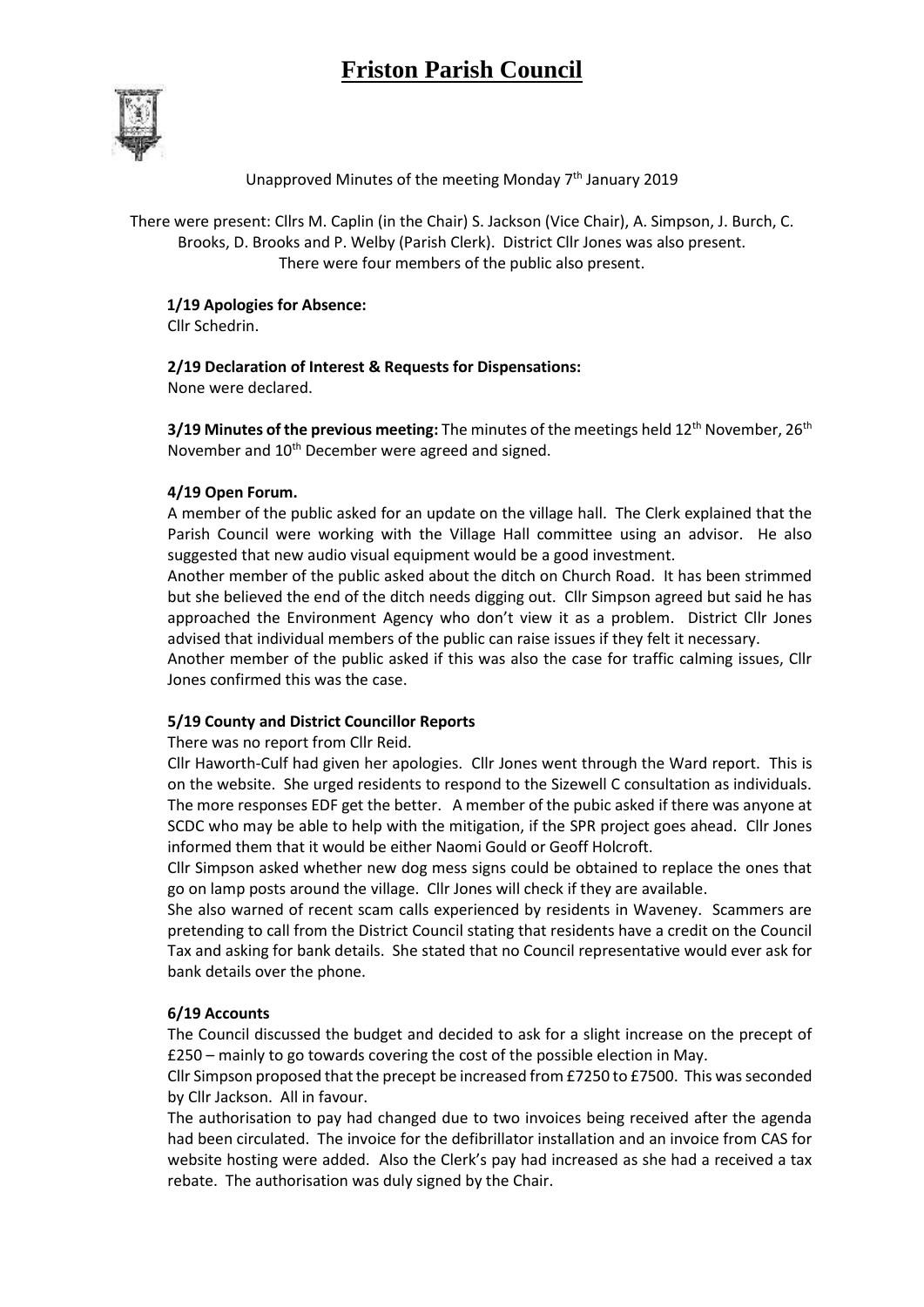

**7/19 Planning –** None this month.

**8/19 Report from the SPR proposals working party:** This was moved to after County and District Councillor reports. Liz Thomas gave apologies from Michael Mahoney. She stated that unfortunately SPR had decided to take the Friston site forward for their preferred option. The action group were now attempting to get answers from Crown Estates (who are responsible for the sea bed), Scottish Power and National Grid Ventures. She also reported that the environmental study for the area from SPR has not yet been produced and asked that the Council could also ask for this from SPR.

The action group asked that residents be directed to the website [www.SASES.org.uk](http://www.sases.org.uk/) for information.

Liz Thomas said that the action group hoped to hold public information sessions for the phase 4 consultation. The SPR public information days concerning stage 4 will be on the  $16<sup>th</sup>$ February 10am – 4pm and 27<sup>th</sup> February 2pm – 7pm, held at the Village Hall in Friston.

**9/19 Sizewell C:** The stage 3 consultation has begun and at the time of writing the minutes there are still 9 public information exhibitions to attend. Dates can be found at [www.edfenergy.com](http://www.edfenergy.com/) or on posters around the area. Cllr Jackson said she would be attending a Sizewell Liaison group meeting and would report from it at the next meeting. The Chair reiterated Cllr Jones statement of encouraging residents to respond as individuals.

**10/19 Village Parking:** The Council decided that in theory the square shaped option for the car park was preferred. Cllr Simpson agreed to approach Guy Heald for more details.

**11/19 Defibrillator Update:** Cllr Jackson reported that the defibrillator is now fitted and registered with the ambulance service. She has details of training that Community Heartbeat will provided. It was decided to organise some potential dates and see if there was any interest from residents.

**12/19 Bus Shelter:** Cllr Simpson and Cllr D Brooks reported that the next step would be to consult a builder and get a bespoke design drawn up. However, it was also noted that SCC currently has bus funding under review so it was decided to wait until the outcome of the review before proceeding any further.

#### **13/19 Notice Board and Village Gates**

Cllr Simpson had met with a Highways engineer to discuss the possibility of white gates at each end of the village to remind drivers to adhere to the 30mph speed limit. She had stated that unfortunately these would not be possible due to the footpaths. She had said that perhaps a chicane system would be more practical. Cllr Burch asked whether the 'countdown' signs might be possible such as those the north side of Wrentham on the A12. These count drivers down to the 30mph limit with a reminder sign every 100 yards. The Clerk will contact Highways to see if this could be possible.

The Clerk had measured the existing noticeboard and found one very close in measurement. She will contact the company for an exact quote.

Cllr C Brooks asked whether it would be possible to find a price for a small noticeboard (4 A4 sheets) for the near the footpath at the junction of Low Road and Chases Lane. Cllr Simpson will look to find someone to install the noticeboard.